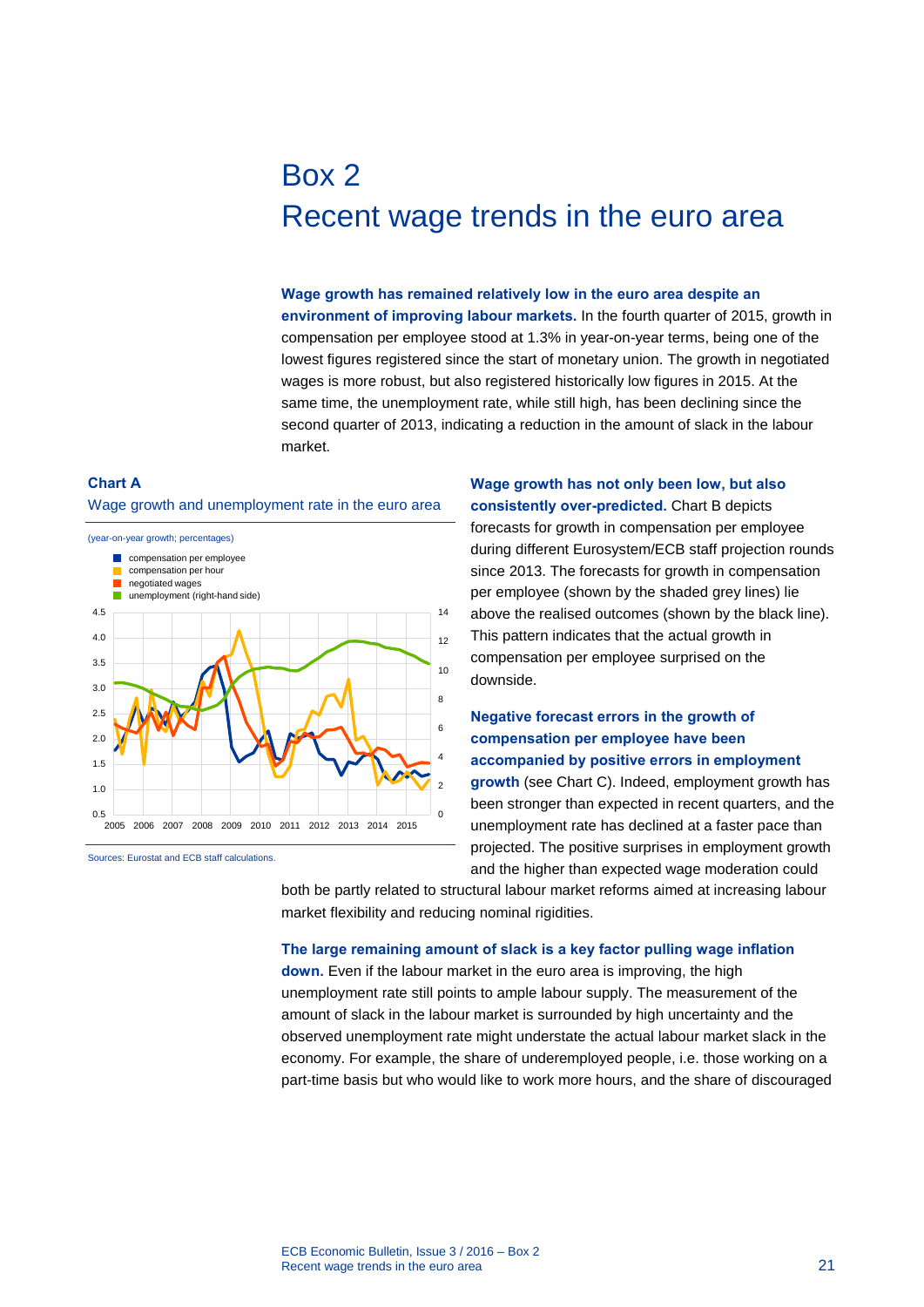workers increased over the crisis<sup>[1](#page-1-0)</sup> and this is not fully captured by the observed unemployment rate.

## **Chart B**

#### Compensation per employee growth









Sources: Eurostat and ECB staff calculations. Note: The solid black line refers to historical data as published by Eurostat while the grey lines refer to the forecast path in selected projection rounds.

-

Sources: Eurostat and ECB staff calculations. Note: The solid black line refers to historical data as published by Eurostat while the grey lines refer to the forecast path in selected projection rounds.

**Furthermore, labour market reforms introduced since the crisis might have altered the functioning of the labour market.** The aim of these reforms has been to make wages more responsive to labour market conditions by abolishing wage indexation schemes and reducing labour protection. Indeed, there is evidence that downward wage rigidities became weaker as the crisis became more protracted. $2$  If the labour markets are still in an adjustment phase, the impact of labour market reforms would imply that, for a certain period of time, shrinking slack would go hand in hand with low wage growth. Also, wages today might reflect nominal rigidities prevailing in the past: downward nominal rigidities could have prevented wages from adjusting sufficiently to the amount of slack during the downturn, thereby hindering a stronger wage increase in the upturn.

<span id="page-1-0"></span><sup>1</sup> See ECB (2015), "Comparisons and contrasts of the impact of the crisis on euro area labour markets", *Occasional Paper Series*, No 159, Chapter 2.4. Discouraged workers are not counted as unemployed, and thus are not included in the calculation of the unemployment gap.

<span id="page-1-1"></span><sup>2</sup> Anderton, R. and Bonthuis, B. (2015), "Downward Wage Rigidities in the Euro Area", Nottingham University Centre for Research on Globalisation and Economic Policy (GEP*), Discussion Papers Series*, No 2015/09.